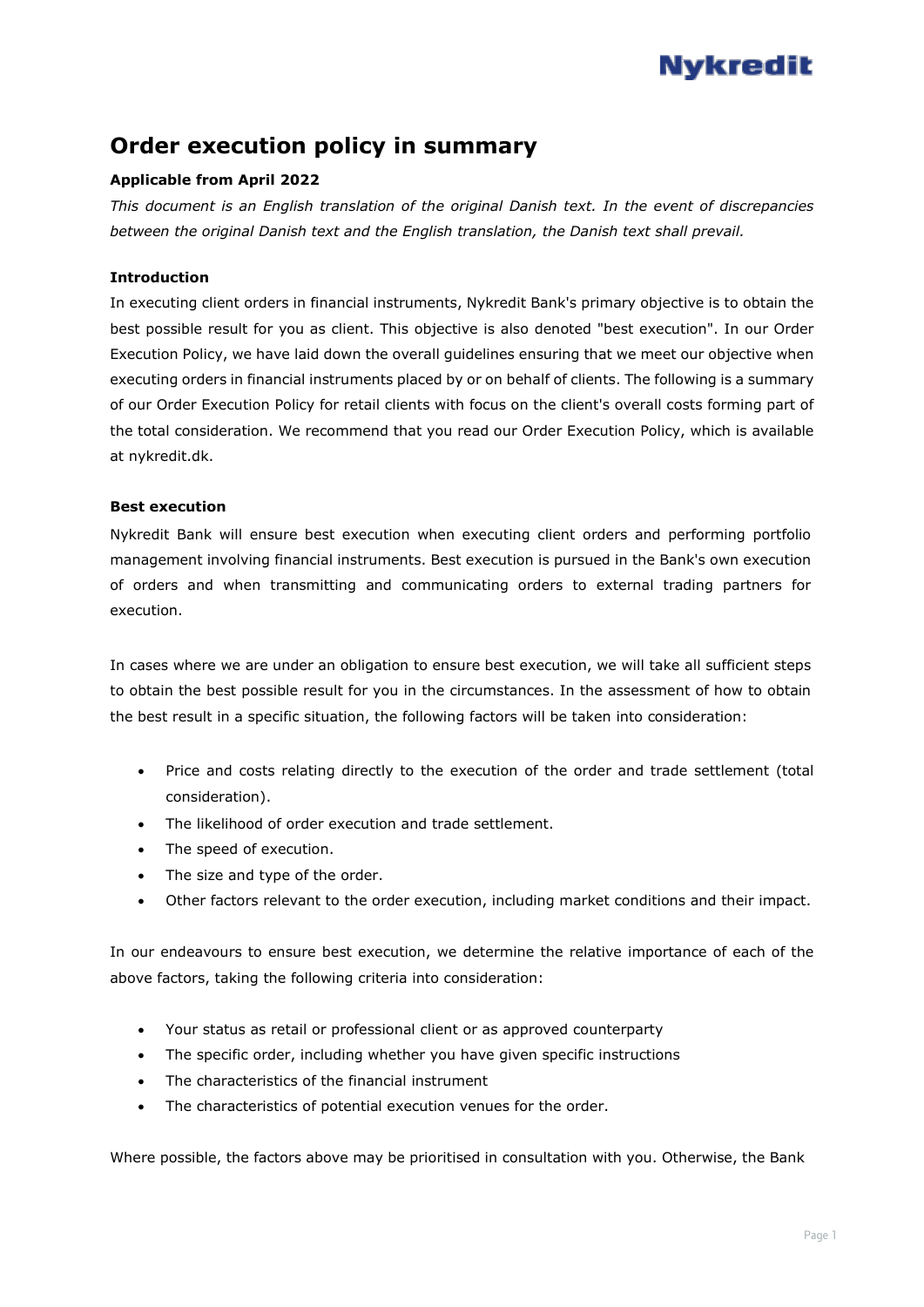

will exercise its discretion as to what will be the most appropriate action for you in the particular situation. If you are a retail client, our order execution will usually be determined on the basis of the total consideration, and we will, given the circumstances, attach higher relevance to other factors only in special circumstances. In certain situations, specific conditions may result in relatively higher weight being attached to other factors, including in respect of trading in illiquid financial instruments where a higher weight is attached to the likelihood of being able to execute the order at all. Another situation is the execution of very large orders expected to impact the market price of the financial instrument concerned, in which case the order will be divided into several orders executed over a period of time.

#### **The significance of specific instructions**

If the Bank receives specific instructions from you in relation to the entire order or parts thereof, the Bank will be under an obligation to execute the order accordingly. Orders with a limit price placed by you in Nykredit's online banking service are, for example, considered specific instructions. Please note that compared with a situation where the order had been executed by us at our own discretion, your specific instructions may not lead to the best possible result. If your specific instructions only concern part of your order, we will still ensure best execution for the remainder of the order.

#### **Execution venues**

In order to ensure best execution at all times, we may use one or more of the following execution venues:

- Regulated markets (also referred to as stock exchanges)
- Multilateral Trading Facilities (MTFs)
- Organised Trading Facilities (OTFs)
- Systematic Internalisers (SIs) see further explanation below
- Trading partners (other banks or securities dealers)

Nykredit Bank will on a regular basis assess the market for execution venues, selecting the ones where the Bank believes that it can obtain the best possible result when executing client orders, based on the factors mentioned under "Best execution", including in particular price, costs, speed of execution and liquidity in the market. The selection is based on data available to the public on the quality of the order execution at the individual execution venues.

Nykredit Bank may choose to execute a client order outside a trading venue subject to your consent. In this Policy, trading venue is defined as a stock exchange, an MTF or an OTF. Execution of an order outside a trading venue may involve increased counterparty risk. If we execute the order outside a trading venue, execution will take place via an SI or a trading partner or we will act as counterparty. Trading outside a trading venue is also referred to as Over-the-Counter (OTC) trading. Please do not hesitate to contact us for further information about the consequences of order execution outside a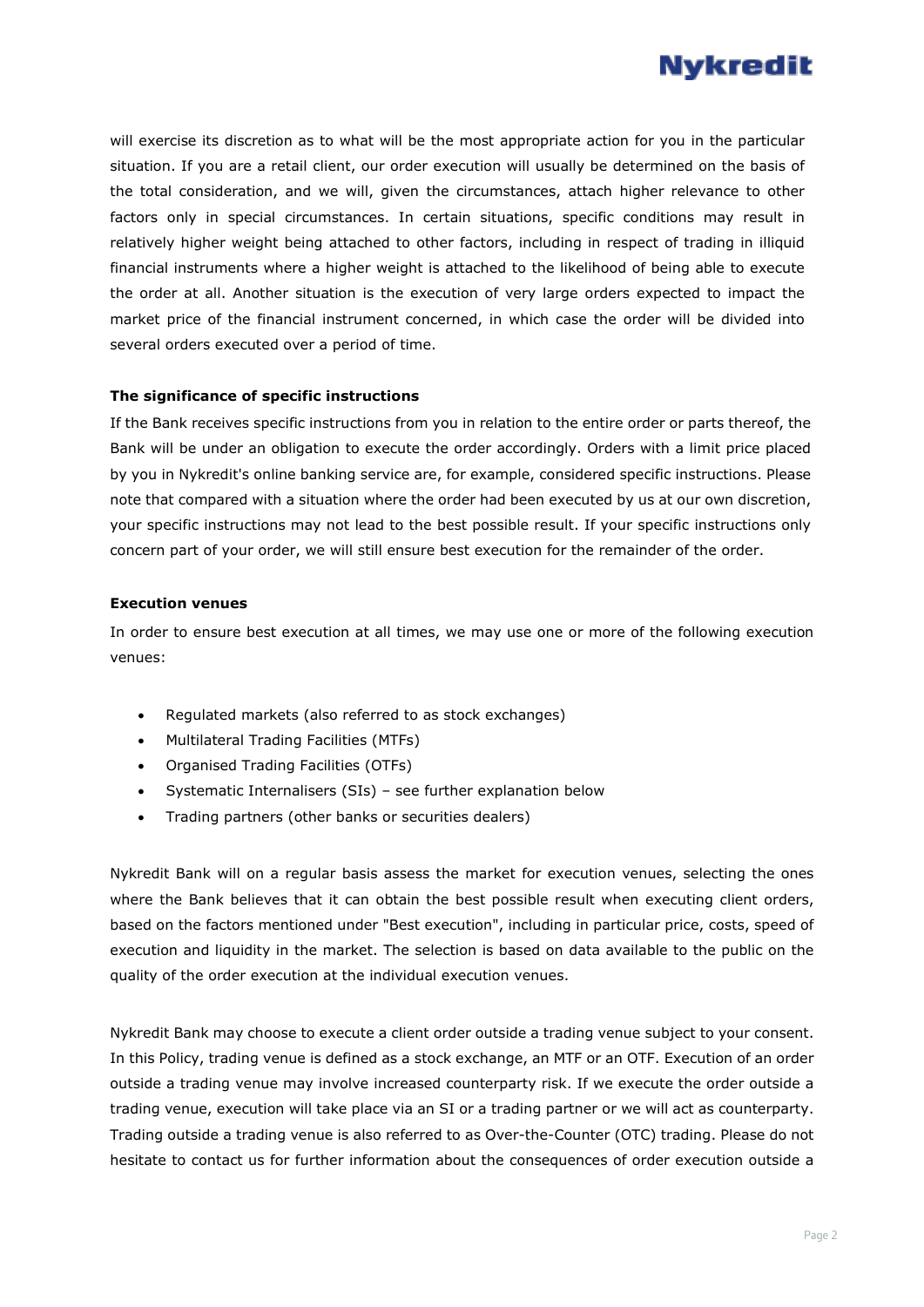

trading venue.

If we use a trading partner, such trading partner will decide whether to act as counterparty to the trade or whether to transmit the order to a trading venue. On a regular basis and at least once a year, we will assess the possibility of achieving best execution at the relevant execution venues.

If Nykredit Bank acts as counterparty, the role of counterparty will sometimes be that of SI. This means that we comply with specific rules on quoting and publication of prices and trades. Nykredit Bank may choose to act as SI in certain financial instruments, or we may be under an obligation to do so as we are trading for our own account on an organised, frequent and systematic basis and in significant volumes. Nykredit Bank complies with this Policy irrespective of whether we act as SI or not in our capacity of counterparty.

Nykredit Bank may choose one specific venue for execution of clients orders in certain types of financial instruments if we find that one venue suffices for the purpose of ensuring best execution at all times, and if we find that, overall, better results cannot be achieved via several execution venues.

At least once a year, Nykredit Bank will publish a list of the five most commonly used execution venues on which we have executed client orders broken down into categories of financial instruments, as well as the five most commonly used trading partners to whom we have transmitted client orders. The list will contain Nykredit Bank's specific assessment of the five execution venues. You can find the list at nykredit.dk.

You can find a complete list of primary execution venues used at nykredit.dk.

#### **Portfolio management**

When Nykredit Bank manages your portfolio, we are also obliged to handle your interests as best as possible when we make trading decisions and therefore always abide by this policy. Portfolio management services are provided by Nykredit Asset Management, an independent business unit of Nykredit Bank. Its activities are independent of the Bank's other activities. All transactions executed under a portfolio management agreement entered into with Nykredit Asset Management are executed via a trading partner in Denmark or abroad, to whom we transmit trade decisions. For each transaction, Nykredit Asset Management will determine which trading partner may be expected to ensure best execution. Nykredit Asset Management may decide to have the Bank execute the transaction on an equal footing with external trading partners. When executing these transactions, the Bank will comply with this Policy for the purpose of ensuring best execution for you as client. In connection with portfolio management where Nykredit Asset Management asks a trading partner to quote a price, Nykredit Asset Management is responsible for complying with the best execution obligation set out in this Policy.